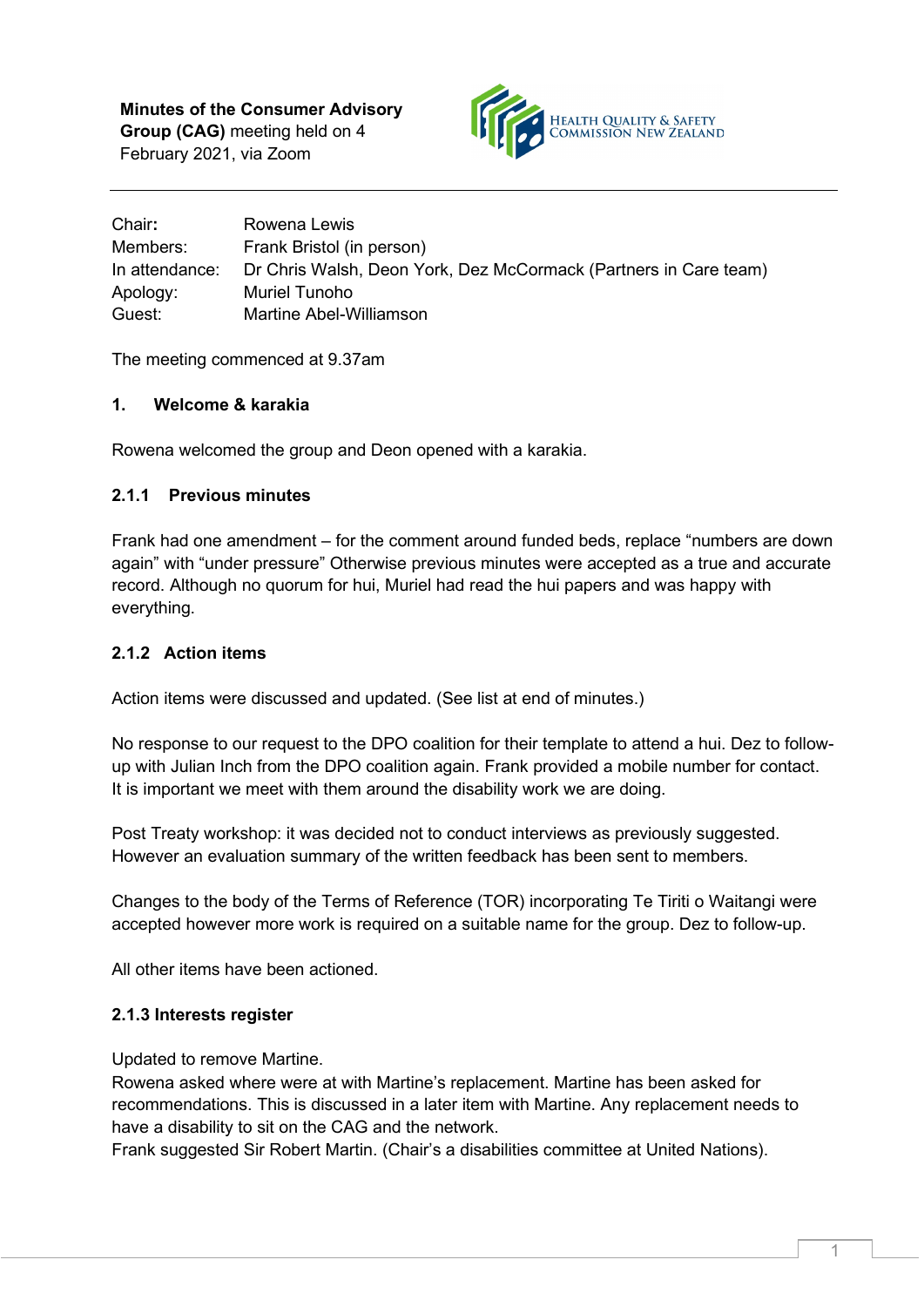We will get 2-3 names and bring to CAG for endorsement before the board. Perhaps a zoom with potential applicants. Someone from South Island would be good. Sports people in wheelchairs who have done some advocacy work; knows DHB's etc.

#### **3. Partners in Care (PIC) update and deliverables**

Deon outlined some of the activities that the team have been involved with since the last CAG meeting.

We had the 2-day Te Tiriti workshop CAG & Network members.

Chris/Deon visited New Plymouth DHB to discuss the QSM. They are quite enthusiastic about this work. Met with Jacob Mills the Consumer Engagement Advisor and several other key staff involved in the QSM.

Chris and Deon attended the Telehealth leadership group which covers digital health in general. Still learning how the commission might fit in. More listening and learning about what is happening this space at the moment.

They also went to Whanagnui DHB re QSM and meet various staff involved in the QSM along with meeting Frank.

Budget – everything is on track. No additional money.

PIC had a full day planning what we are doing in the remainder of this year and beyond. There will be a refresh of the health literacy doc this FY.

Co-design continues but COVID 19 has made it difficult for some teams and some have withdrawn from the project. However we will still have projects to publish. Remaining workshops are this month.

Also updating the 'Lets Plan" resource by end of June.

We will achieve all we said we would but with reduced case studies for co-design.

Extended ELT have a planning day on  $15<sup>th</sup>$  for all programmes to discuss their work for next year. This will also identify where cohesion with various programmes may work.

They will discuss the commissions response to the Heather Simpson report. There is mention of a peak body – a national consumer group, which has been tried in past but didn't succeed at the time. This continues to be a discussion point; to have some kind of consumer leadership group. This would be a big piece of work.

The Consumer Health Forum virtual summit is in March and CAG & the network have been offered complimentary registration. Lynne Maher/Chris and Deon working to provide presentation on NZ's stream of work. We facilitated the Minister of Health providing an opening address and Ashley Bloomfield giving a keynote address.

Regarding the response to implementation committee, Rowena asked if the commission is taking a view about no community people being voted onto DHB Boards, but then where is the consumer representation? There is nothing specific about this in the paper. Rowena hasn't seen the final paper but will receive this as part of papers for the next Board hui.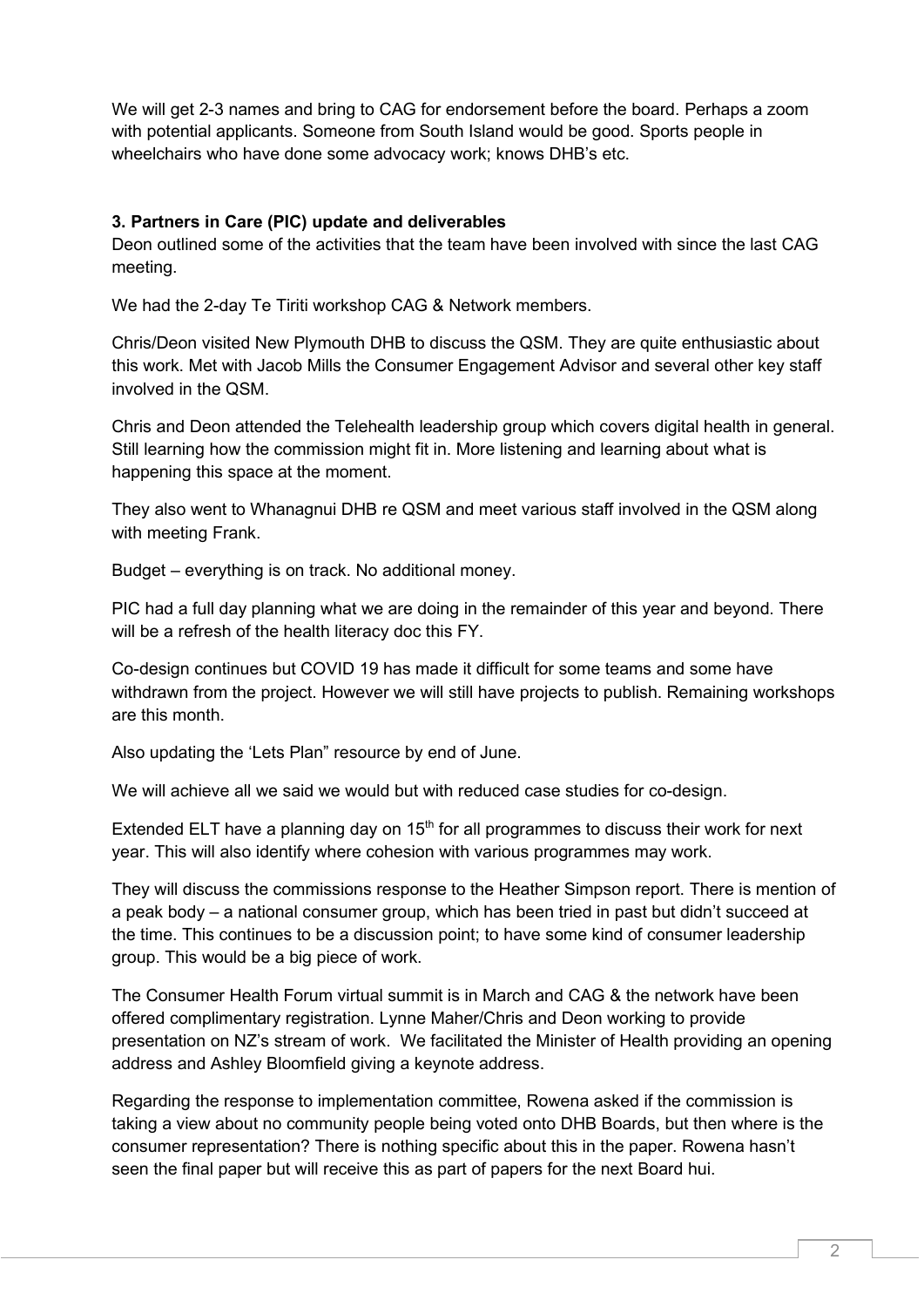## **4**. **Members environmental scan**

#### **Rowena**

Appreciated receiving the opportunity to pass on details for organisations asking for consumer members and have sent to numerous people who were interested when approached. Keen to discuss with Chris at some stage the Cancer report.

# **Frank**

Balance organisation is holding a 2-day national hui focussing on UN convention of rights of people with mental health. Funding and facilitators from Te Pou.

Through "NAPSKA" made submission on the health & disability standards review and mentioned disappointment about removal consumer participation being taken out of the review. Frank to send a link of "Kia Kaha" for distribution.

Frank is now co-chairing Te Pukea Whanganui (Whanganui DHB consumer council) and also involved with QSM. Council now formed along Te Tiriti lines and has a new TOR and strategy/direction for future. Franks to send the consumer engagement strategy for distribution. Also to send the "Thriving communities" resource.

## **5. Review of terms of reference. (TOR)**

Everyone accepted the various inclusions and imbedding of Te Tiriti o Waitangi throughout the TOR. (Muriel advised via email)

The suggestion of a Te Reo name for the CAG provided by Huataki Whareaitu (Māori Health Outcomes team (MHO)) was discussed. This was: Te Kāhui Mahi Ngātahi' translating as:

Kāhui – assemblage, cluster, group Mahi – work Ngātahi – together, as one

A direct translation sought from Google was also discussed. This was:

| Consumer: | Kaihoko  |
|-----------|----------|
| Advisory: | Tohutohu |
| Group:    | Rōpū     |

However, in the overall translation this later one may not be appropriate.

The group requested that we have another look at the Te Reo name to sit alongside the English name. They would like the inclusion of a word that better describes "consumer" and "advise".

They also suggested brevity and something separating them from Te Rōpū.

Muriel had previously offered to work with Huataki. Dez to follow up with them. LJ from the Consumer network will also give some consideration to a Te Reo name.

#### **6. Martine's farewell**

Martine zoomed in to bid farewell and spoke of her new role with the Human Rights commission. The group acknowledged all the work Martine has done over approx. seven year.